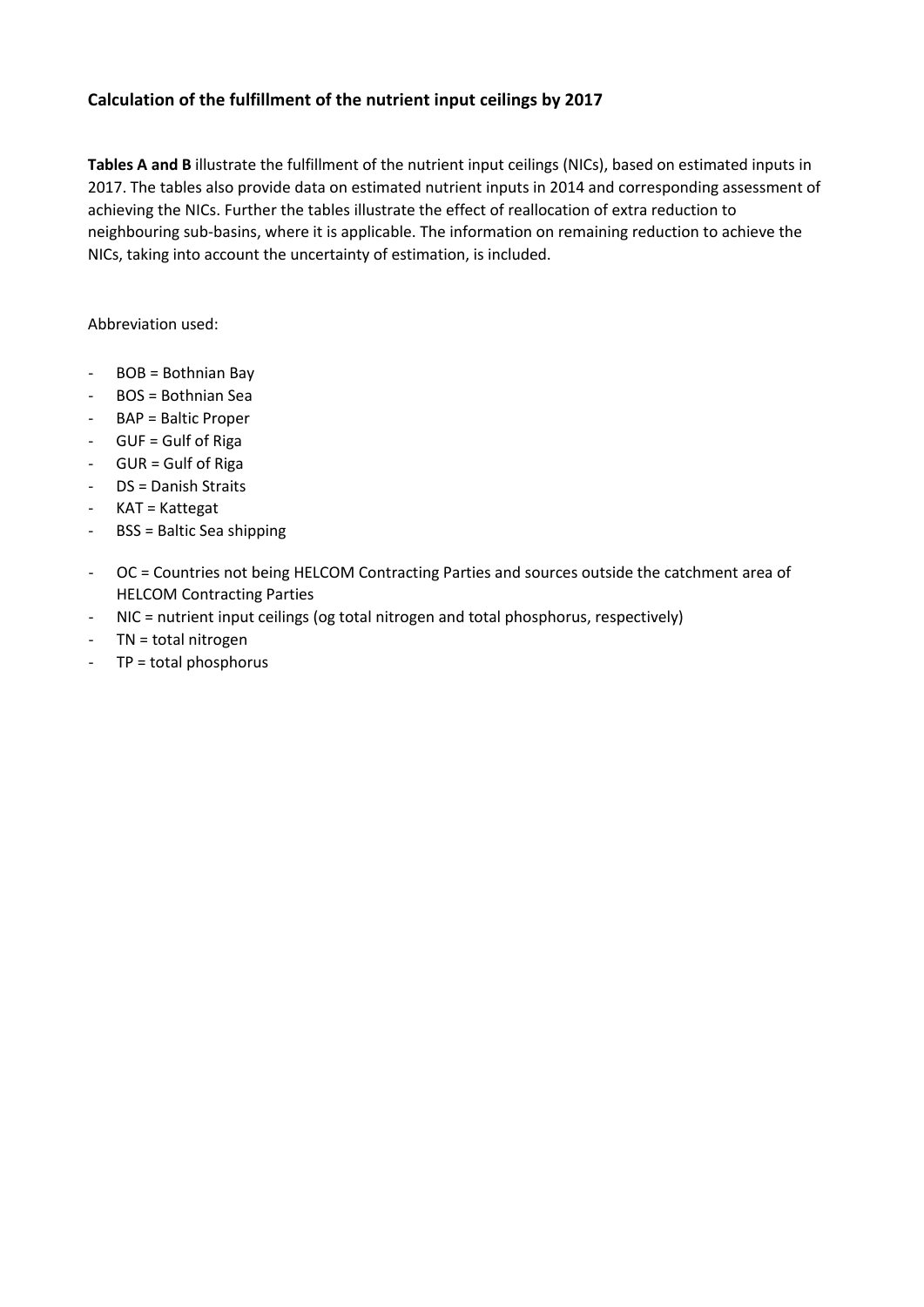**Table A**. Detailed information used for the assessment of progress towards total nitrogen input ceiling based on estimated 2017 inputs, and for the corresponding assessment on estimated on estimated 2014 inputs. [The tables](https://helcom.fi/baltic-sea-action-plan/nutrient-reduction-scheme/progress-towards-country-wise-allocated-reduction-targets/key-message/)  [are or](https://helcom.fi/baltic-sea-action-plan/nutrient-reduction-scheme/progress-towards-country-wise-allocated-reduction-targets/key-message/)ganized per country/source providing data per basin. Two extra lines are inserted (e.g. for Denmark) where *extra reduction* in a basin can be taken into account in proportion to effect in neighbouring basins. Remaining reduction to fulfill NICs taking into account uncertainty and estimated input and significant changes in inputs since the reference period are given in percentages. The remaining units are in tonnes unless indicated as percentages.

| <b>Denmark TN</b>                                      | <b>BOB</b> | <b>BOS</b> | <b>BAP</b> | <b>GUF</b> | <b>GUR</b> | <b>DS</b> | <b>KAT</b> |
|--------------------------------------------------------|------------|------------|------------|------------|------------|-----------|------------|
| A: Input ceiling (NIC)                                 | 231        | 904        | 7910       | 334        | 381        | 30313     | 29319      |
| B: Estimated input 2017                                | 151        | 612        | 7835       | 272        | 246        | 21079     | 23615      |
| C: Inputs 2017 including uncertainty (test value)      | 157        | 632        | 8119       | 282        | 253        | 22747     | 24707      |
| Extra reduction by 2017 (A-C)                          | 74         | 272        |            | 52         | 128        | 7566      | 4613       |
| Remaining reduction to fulfill NIC by 2017             |            |            | 209        |            |            |           |            |
| Remaining in % of ceiling                              |            |            | 2,6        |            |            |           |            |
|                                                        |            |            |            |            |            |           |            |
| Accounting for extra reduction                         |            |            | $-1755$    |            |            |           |            |
| Remaining taking into account extra reduction          |            |            | $\Omega$   |            |            |           |            |
|                                                        |            |            |            |            |            |           |            |
| D: Estimate input 2014                                 | 168        | 632        | 7376       | 273        | 273        | 22539     | 25134      |
| E: Input 2014 including uncertainty (test value)       | 174        | 652        | 7477       | 283        | 282        | 24165     | 26193      |
| Extra reduction by 2014 (A-E)                          | 57         | 252        | 433        | 51         | 100        | 6148      | 3127       |
| Remaining reduction to fulfill NIC by 2014             |            |            |            |            |            |           |            |
| Remaining in % of ceiling                              |            |            |            |            |            |           |            |
|                                                        |            |            |            |            |            |           |            |
| Significant changes since reference period (%) to 2017 | -49        | $-47$      | $-33$      | -48        | $-47$      | $-25$     | $-23$      |

| <b>Estonia TN</b>                                      | <b>BOB</b> | <b>BOS</b> | <b>BAP</b> | <b>GUF</b> | <b>GUR</b> | <b>DS</b> | <b>KAT</b> |
|--------------------------------------------------------|------------|------------|------------|------------|------------|-----------|------------|
| $A:$ Input ceiling (NIC)                               | 95         | 317        | 1413       | 11265      | 13029      | 18        | 20         |
| <b>B: Estimated input 2017</b>                         | 96         | 338        | 1766       | 13604      | 12726      | 18        | 21         |
| C: Inputs 2017 including uncertainty (test value)      | 98         | 346        | 1840       | 14183      | 13501      | 18        | 21         |
| Extra reduction by 2017 (A-C)                          |            |            |            |            |            | $\Omega$  |            |
| Remaining reduction to fulfill NIC by 2017             | 3          | 29         | 427        | 2918       | 472        |           |            |
| Remaining in % of ceiling                              | 3,2        | 9,3        | 30         | 26         | 3,6        |           | 6,8        |
|                                                        |            |            |            |            |            |           |            |
| D: Estimate input 2014                                 | 103        | 341        | 1511       | 10486      | 11192      | 17        | 22         |
| E: Input 2014 including uncertainty (test value)       | 106        | 348        | 1607       | 12100      | 12130      | 18        | 22         |
| Extra reduction by 2014 (A-E)                          |            |            |            |            | 899        | 0,4       |            |
| Remaining reduction to fulfill NIC by 2014             | 11         | 31         | 195        | 836        |            |           | 2,1        |
| Remaining in % of ceiling                              | 11         | 10         | 14         | 7,4        |            |           | 11         |
|                                                        |            |            |            |            |            |           |            |
| Significant changes since reference period (%) to 2017 | $-20$      | $-17$      | $-8,2$     |            |            | $-21$     | $-20$      |

| <b>Finland TN</b>                                      | <b>BOB</b> | <b>BOS</b> | <b>BAP</b> | <b>GUF</b> | <b>GUR</b> | <b>DS</b> | <b>KAT</b> |
|--------------------------------------------------------|------------|------------|------------|------------|------------|-----------|------------|
| A: Input ceiling (NIC)                                 | 35081      | 29619      | 1569       | 20653      | 255        | 64        | 77         |
| B: Estimated input 2017                                | 34393      | 24446      | 1406       | 21396      | 180        | 43        | 56         |
| C: Inputs 2017 including uncertainty (test value)      | 35500      | 26485      | 1442       | 22198      | 185        | 45        | 57         |
| Extra reduction by 2017 (A-C)                          |            | 3135       | 127        |            | 70         | 19        | 20         |
| Remaining reduction to fulfill NIC by 2017             | 419        |            |            | 1544       |            |           |            |
| Remaining in % of ceiling                              | 1,2        |            |            | 7,5        |            |           |            |
| D: Estimate input 2014                                 | 33362      | 27710      | 1642       | 20930      | 206        | 46        | 62         |
| E: Input 2014 including uncertainty (test value)       | 34752      | 29034      | 1692       | 22253      | 212        | 47        | 64         |
| Extra reduction by 2014 (A-E)                          | 329        | 585        |            |            | 43         | 16        | 13         |
| Remaining reduction to fulfill NIC by 2014             |            |            | 123        | 1599       |            |           |            |
| Remaining in % of ceiling                              |            |            | 7,9        | 7,7        |            |           |            |
| Significant changes since reference period (%) to 2017 | $-7,4$     | $-16$      | $-41$      | $-15$      | $-39$      | $-43$     | $-42$      |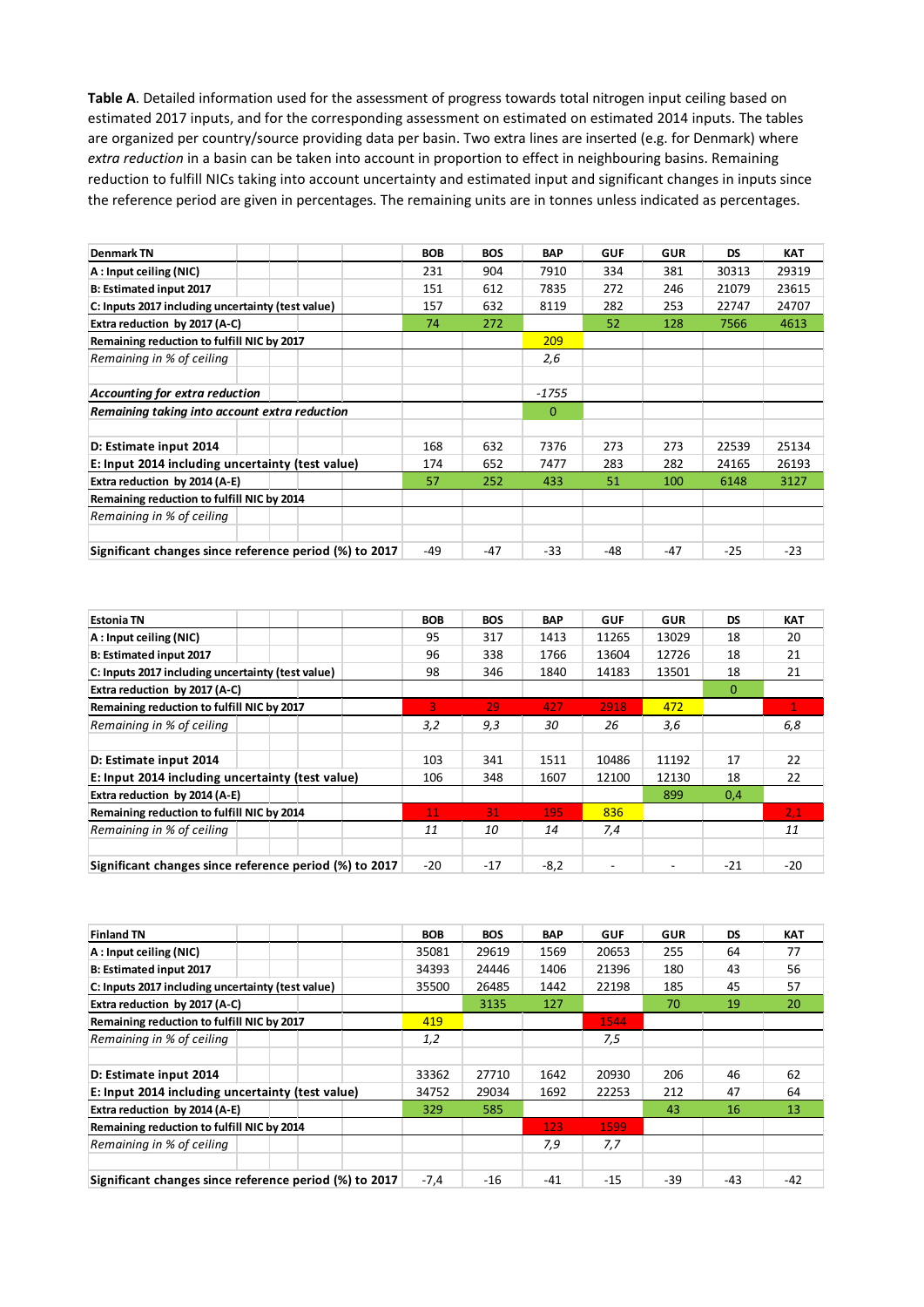| <b>Germany TN</b>                                      | <b>BOB</b> | <b>BOS</b> | <b>BAP</b> | <b>GUF</b> | <b>GUR</b> | <b>DS</b> | <b>KAT</b> |
|--------------------------------------------------------|------------|------------|------------|------------|------------|-----------|------------|
| A: Input ceiling (NIC)                                 | 817        | 3170       | 27473      | 1312       | 1465       | 21957     | 3285       |
| <b>B: Estimated input 2017</b>                         | 746        | 2995       | 37316      | 1537       | 1331       | 18414     | 4117       |
| C: Inputs 2017 including uncertainty (test value)      | 755        | 3028       | 38204      | 1554       | 1345       | 19419     | 4159       |
| Extra reduction by 2017 (A-C)                          | 62         | 142        |            |            | 120        | 2539      |            |
| Remaining reduction to fulfill NIC by 2017             |            |            | 10731      | 242        |            |           | 874        |
| Remaining in % of ceiling                              |            |            | 39         | 18         |            |           | 27         |
|                                                        |            |            |            |            |            |           |            |
| Accounting for extra reduction                         |            |            | -644       |            |            |           | $-1495$    |
| Remaining taking into account extra reduction          |            |            | 10087      |            |            |           |            |
| D: Estimate input 2014                                 | 767        | 2909       | 33598      | 1465       | 1400       | 18100     | 3977       |
| E: Input 2014 including uncertainty (test value)       | 779        | 2956       | 34339      | 1489       | 1423       | 18893     | 4060       |
| Extra reduction by 2014 (A-E)                          | 38         | 213        |            |            | 43         | 3064      |            |
| Remaining reduction to fulfill NIC by 2014             |            |            | 6866       | 177        |            |           | 775        |
| Remaining in % of ceiling                              |            |            | 25         | 14         |            |           | 24         |
| Significant changes since reference period (%) to 2017 | $-26$      | $-25$      | $-16$      | $-24$      | $-23$      | $-22$     | $-18$      |

| Lithuania TN                                           | <b>BOB</b>     | <b>BOS</b> | <b>BAP</b> | <b>GUF</b> | <b>GUR</b> | DS                       | <b>KAT</b> |
|--------------------------------------------------------|----------------|------------|------------|------------|------------|--------------------------|------------|
| A: Input ceiling (NIC)                                 | 110            | 491        | 33093      | 261        | 5795       | 54                       | 60         |
| B: Estimated input 2017                                | 115            | 508        | 49060      | 382        | 9558       | 66                       | 87         |
| C: Inputs 2017 including uncertainty (test value)      | 117            | 517        | 53565      | 389        | 10303      | 67                       | 89         |
| Extra reduction by 2017 (A-C)                          |                |            |            |            |            |                          |            |
| Remaining reduction to fulfill NIC by 2017             |                | 25         | 20471      | 128        | 4509       | 13                       | 29         |
| Remaining in % of ceiling                              | 6,2            | 5,1        | 62         | 49         | 78         | 24                       | 48         |
|                                                        |                |            |            |            |            |                          |            |
| D: Estimate input 2014                                 | 105            | 443        | 44178      | 314        | 7360       | 53                       | 70         |
| E: Input 2014 including uncertainty (test value)       | 108            | 457        | 48786      | 325        | 8535       | 55                       | 72         |
| Extra reduction by 2014 (A-E)                          | $\mathcal{P}$  | 34         |            |            |            |                          |            |
| Remaining reduction to fulfill NIC by 2014             |                |            | 15693      | 64         | 2741       | 0,7                      | 12         |
| Remaining in % of ceiling                              |                |            | 47         | 24         | 47         | 1,2                      | 20         |
|                                                        |                |            |            |            |            |                          |            |
| Significant changes since reference period (%) to 2017 | $\blacksquare$ |            |            |            |            | $\overline{\phantom{a}}$ |            |

| <b>Latvia TN</b>                                       | <b>BOB</b>      | <b>BOS</b> | <b>BAP</b>   | <b>GUF</b>               | <b>GUR</b> | DS     | <b>KAT</b> |
|--------------------------------------------------------|-----------------|------------|--------------|--------------------------|------------|--------|------------|
| A: Input ceiling (NIC)                                 | 63              | 273        | 6091         | 183                      | 53898      | 24     | 25         |
| B: Estimated input 2017                                | 74              | 328        | 10965        | 300                      | 43255      | 30     | 35         |
| C: Inputs 2017 including uncertainty (test value)      | 76              | 333        | 11631        | 304                      | 46387      | 30     | 36         |
| Extra reduction by 2017 (A-C)                          |                 |            |              |                          | 7511       |        |            |
| Remaining reduction to fulfill NIC by 2017             | 12 <sub>1</sub> | 60         | 5540         | 121                      |            | 6      | 11         |
| Remaining in % of ceiling                              | 19              | 22         | 91           | 66                       |            | 24     | 43         |
|                                                        |                 |            |              |                          |            |        |            |
| Accounting for extra reduction                         |                 |            | $-5837$      |                          |            |        |            |
| Remaining taking into account extra reduction          |                 |            | $\mathbf{0}$ |                          |            |        |            |
| D: Estimate input 2014                                 | 67              | 284        | 10489        | 248                      | 43228      | 24     | 29         |
| E: Input 2014 including uncertainty (test value)       | 69              | 292        | 11390        | 254                      | 46680      | 25     | 30         |
| Extra reduction by 2014 (A-E)                          |                 |            |              |                          | 7219       |        |            |
| Remaining reduction to fulfill NIC by 2014             | 5.8             | 19         | 5299         | 71                       |            | 0,5    | 5,3        |
| Remaining in % of ceiling                              | 9,2             | 6,9        | 87           | 39                       |            | 2,1    | 21         |
|                                                        |                 |            |              |                          |            |        |            |
| Significant changes since reference period (%) to 2017 | $-4,5$          |            |              | $\overline{\phantom{a}}$ |            | $-4,9$ | $-4,5$     |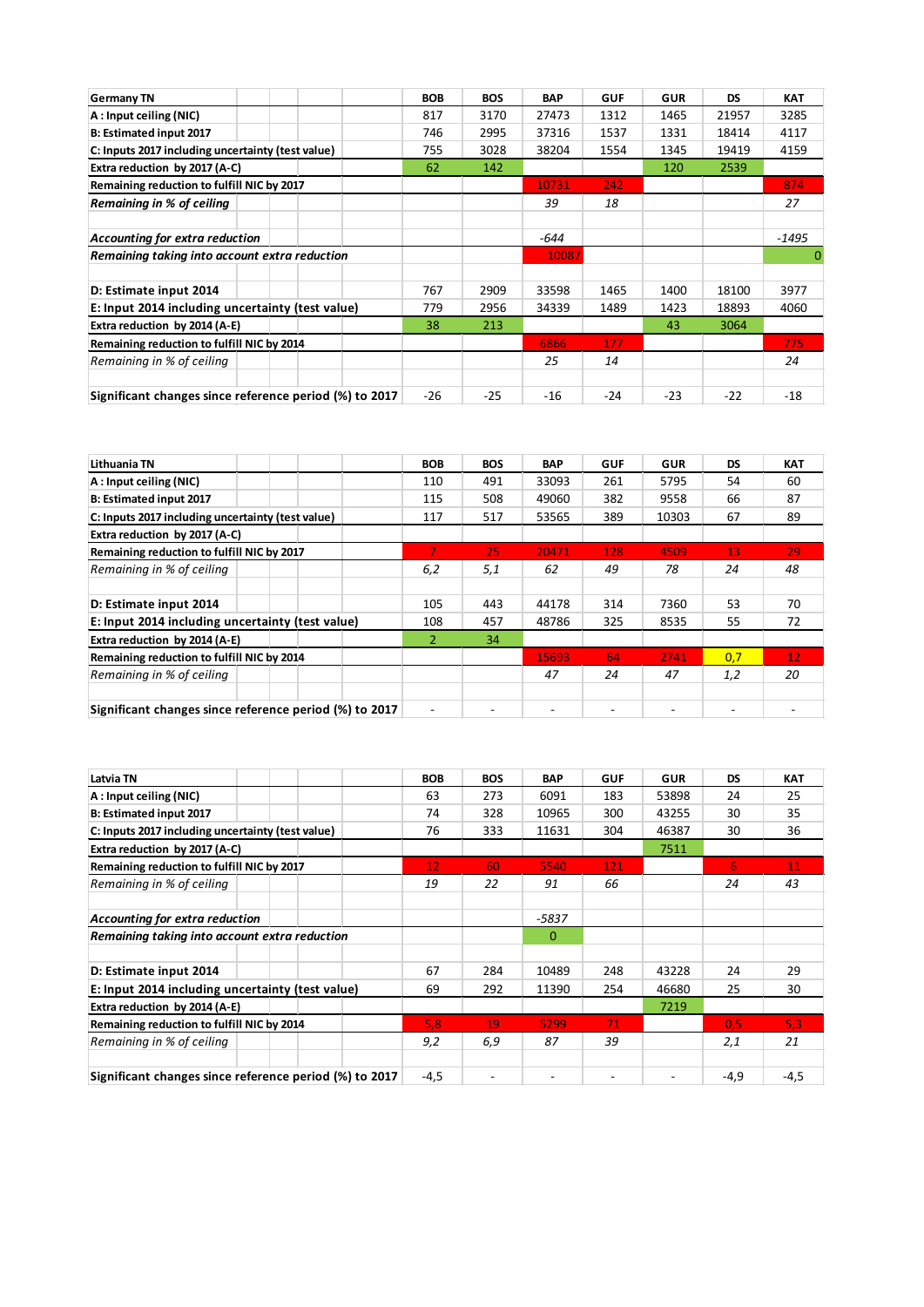| <b>Poland TN</b>                                       | <b>BOB</b> | <b>BOS</b>      | <b>BAP</b> | <b>GUF</b> | <b>GUR</b> | DS    | <b>KAT</b> |
|--------------------------------------------------------|------------|-----------------|------------|------------|------------|-------|------------|
| A: Input ceiling (NIC)                                 | 644        | 2802            | 160857     | 1166       | 1361       | 1125  | 1106       |
| <b>B: Estimated input 2017</b>                         | 619        | 2767            | 191775     | 1519       | 1385       | 1290  | 1361       |
| C: Inputs 2017 including uncertainty (test value)      | 624        | 2832            | 195171     | 1554       | 1417       | 1321  | 1394       |
| Extra reduction by 2017 (A-C)                          | 20         |                 |            |            |            |       |            |
| Remaining reduction to fulfill NIC by 2017             |            | 30 <sup>°</sup> | 34314      | 388        | 56         | 196   | 288        |
| Remaining in % of ceiling                              |            | 1,1             | 21         | 33         | 4,1        | 17    | 26         |
| Accounting for extra reduction                         |            | $-19$           |            |            |            |       |            |
| Remaining taking into account extra reduction          |            | 11              |            |            |            |       |            |
| D: Estimate input 2014                                 | 625        | 2667            | 178377     | 1408       | 1417       | 1119  | 1270       |
| E: Input 2014 including uncertainty (test value)       | 636        | 2715            | 187847     | 1434       | 1442       | 1141  | 1293       |
| Extra reduction by 2014 (A-E)                          | 7,6        | 87              |            |            |            |       |            |
| Remaining reduction to fulfill NIC by 2014             |            |                 | 26990      | 268        | 80         | 16    | 187        |
| Remaining in % of ceiling                              |            |                 | 17         | 23         | 5,9        | 1,4   | 17         |
| Significant changes since reference period (%) to 2017 | $-12$      | $-13$           | ٠          | $-13$      | $-13$      | $-12$ | $-13$      |

| <b>Russia TN</b>                                       | <b>BOB</b>               | <b>BOS</b> | <b>BAP</b> | <b>GUF</b> | <b>GUR</b> | DS                       | <b>KAT</b> |
|--------------------------------------------------------|--------------------------|------------|------------|------------|------------|--------------------------|------------|
| A: Input ceiling (NIC)                                 | 710                      | 1551       | 9253       | 62522      | 2516       | 174                      | 174        |
| <b>B: Estimated input 2017</b>                         | 876                      | 1992       | 13841      | 63185      | 3761       | 233                      | 261        |
| C: Inputs 2017 including uncertainty (test value)      | 889                      | 2022       | 14398      | 65320      | 4059       | 237                      | 265        |
| Extra reduction by 2017 (A-C)                          |                          |            |            |            |            |                          |            |
| Remaining reduction to fulfill NIC by 2017             | 179                      | 471        | 5145.      | 2798       | 1543       | 63                       | 91         |
| Remaining in % of ceiling                              | 25                       | 30         | 56         | 4,5        | 61         | 36                       | 52         |
|                                                        |                          |            |            |            |            |                          |            |
| D: Estimate input 2014                                 | 836                      | 1806       | 14688      | 72124      | 4214       | 192                      | 227        |
| E: Input 2014 including uncertainty (test value)       | 844                      | 1825       | 14922      | 79092      | 4513       | 194                      | 229        |
| Extra reduction by 2014 (A-E)                          |                          |            |            |            |            |                          |            |
| Remaining reduction to fulfill NIC by 2014             | 134                      | 274        | 5669       | 16570      | 1997       | 20                       | 55.        |
| Remaining in % of ceiling                              | 19                       | 18         | 61         | 27         | 79         | 11                       | 32         |
| Significant changes since reference period (%) to 2017 | $\overline{\phantom{a}}$ |            |            | $-17$      | $-15$      | $\overline{\phantom{a}}$ |            |

| <b>Sweden TN</b>                                       | <b>BOB</b> | <b>BOS</b> | <b>BAP</b> | <b>GUF</b> | <b>GUR</b> | <b>DS</b> | <b>KAT</b> |
|--------------------------------------------------------|------------|------------|------------|------------|------------|-----------|------------|
| A: Input ceiling (NIC)                                 | 17924      | 33350      | 30942      | 502        | 449        | 6224      | 34206      |
| <b>B: Estimated input 2017</b>                         | 15646      | 25619      | 37096      | 507        | 354        | 5142      | 28210      |
| C: Inputs 2017 including uncertainty (test value)      | 16273      | 26605      | 38513      | 513        | 358        | 5474      | 29321      |
| Extra reduction by 2017 (A-C)                          | 1652       | 6745       |            |            | 91         | 750       | 4886       |
| Remaining reduction to fulfill NIC by 2017             |            |            | 7571       | 11         |            |           |            |
| Remaining in % of ceiling                              |            |            | 24         | 2,2        |            |           |            |
| Accounting for extra reduction                         |            |            | $-234$     |            |            |           |            |
| Remaining taking into account extra reduction          |            |            | 7337       |            |            |           |            |
| D: Estimate input 2014                                 | 14190      | 27784      | 32254      | 519        | 405        | 4875      | 26268      |
| E: Input 2014 including uncertainty (test value)       | 14602      | 28612      | 32775      | 535        | 417        | 5280      | 27451      |
| Extra reduction by 2014 (A-E)                          | 3322       | 4738       |            |            | 32         | 943       | 6755       |
| Remaining reduction to fulfill NIC by 2014             |            |            | 1832       | 33         |            |           |            |
| Remaining in % of ceiling                              |            |            | 5,9        | 6,5        |            |           |            |
| Significant changes since reference period (%) to 2017 | $-17$      | $-22$      | $-7$       | -34        | $-32$      | $-15$     | $-20$      |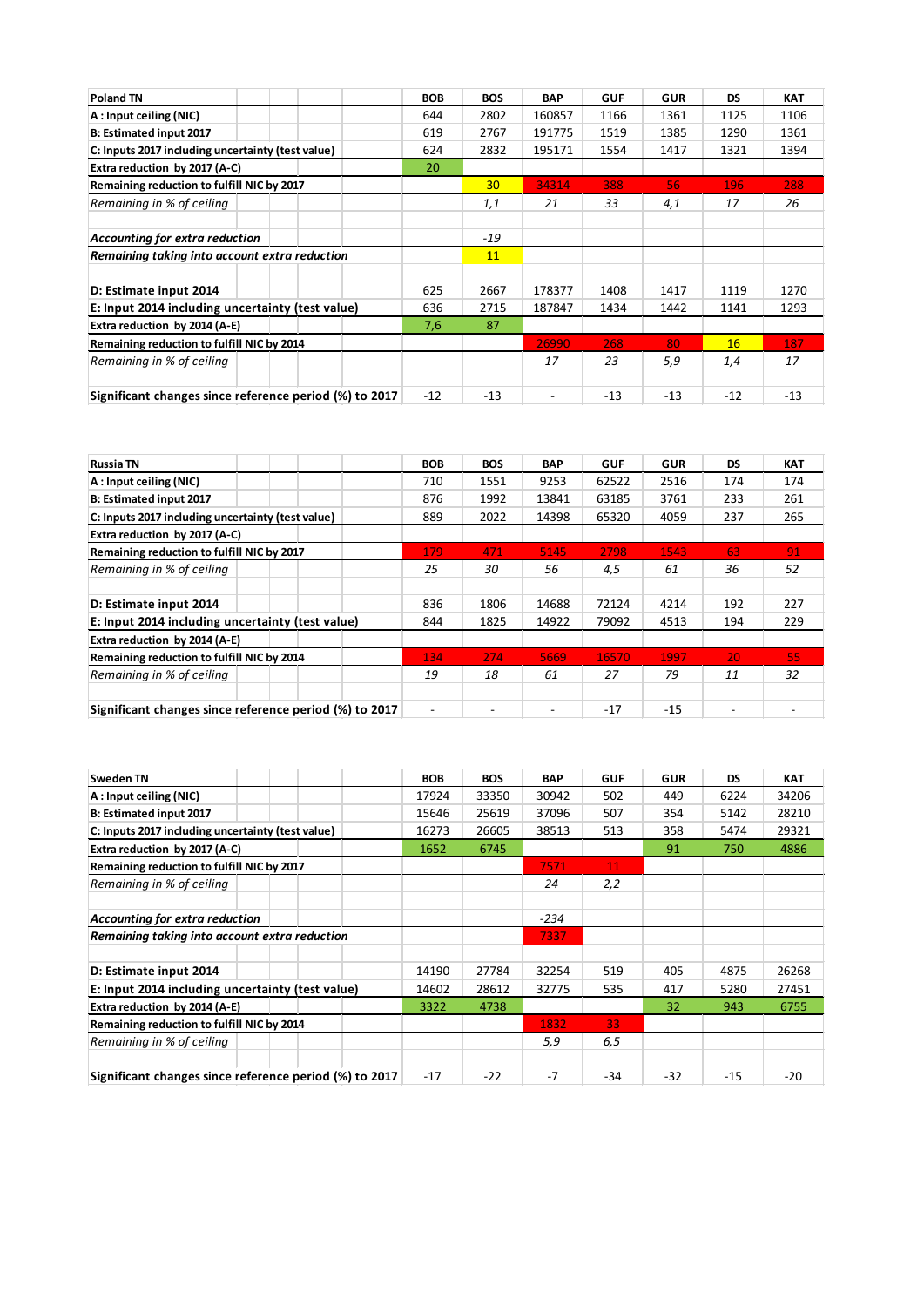| <b>Baltic Sea shipping TN</b>                          | <b>BOB</b> | <b>BOS</b> | <b>BAP</b> | <b>GUF</b> | <b>GUR</b> | DS    | <b>KAT</b> |
|--------------------------------------------------------|------------|------------|------------|------------|------------|-------|------------|
| $A:$ Input ceiling (NIC)                               | 72         | 292        | 1434       | 147        | 112        | 165   | 149        |
| B: Estimated input 2017                                | 440        | 1719       | 7583       | 953        | 565        | 934   | 892        |
| C: Inputs 2017 including uncertainty (test value)      | 447        | 1748       | 7710       | 968        | 574        | 950   | 907        |
| Extra reduction by 2017 (A-C)                          |            |            |            |            |            |       |            |
| Remaining reduction to fulfill NIC by 2017             | 375        | 1455       | 6276       | 821        | 462        | 785   | 758        |
| Remaining in % of ceiling                              | 520        | 498        | 438        | 559        | 412        | 475   | 509        |
|                                                        |            |            |            |            |            |       |            |
| D: Estimate input 2014                                 | 494        | 1838       | 8687       | 950        | 689        | 953   | 960        |
| E: Input 2014 including uncertainty (test value)       | 500        | 1860       | 8791       | 961        | 697        | 965   | 971        |
| Extra reduction by 2014 (A-E)                          |            |            |            |            |            |       |            |
| Remaining reduction to fulfill NIC by 2014             | 428        | 1568       | 7357       | 814        | 585        | 800   | 822        |
| Remaining in % of ceiling                              | 593        | 537        | 513        | 554        | 521        | 484   | 552        |
|                                                        |            |            |            |            |            |       |            |
| Significant changes since reference period (%) to 2017 | $-27$      | $-27$      | $-27$      | $-27$      | $-27$      | $-27$ | $-27$      |

| <b>OC TN</b>                                           | <b>BOB</b> | <b>BOS</b> | <b>BAP</b> | <b>GUF</b> | <b>GUR</b> | <b>DS</b> | <b>KAT</b> |
|--------------------------------------------------------|------------|------------|------------|------------|------------|-----------|------------|
| A: Input ceiling (NIC)                                 | 1876       | 6603       | 33002      | 3455       | 2804       | 5880      | 5579       |
| <b>B: Estimated input 2017</b>                         | 2174       | 7859       | 41181      | 4340       | 3129       | 7790      | 7615       |
| C: Inputs 2017 including uncertainty (test value)      | 2197       | 7945       | 41643      | 4396       | 3166       | 7891      | 7711       |
| Extra reduction by 2017 (A-C)                          |            |            |            |            |            |           |            |
| Remaining reduction to fulfill NIC by 2017             | 321        | 1342       | 8641       | 941        | 362        | 2011      | 2132       |
| Remaining in % of ceiling                              | 17         | 20         | 26         | 27         | 13         | 34        | 38         |
|                                                        |            |            |            |            |            |           |            |
| D: Estimate input 2014                                 | 2368       | 8220       | 44136      | 4421       | 3553       | 7489      | 7863       |
| E: Input 2014 including uncertainty (test value)       | 2396       | 8312       | 44638      | 4465       | 3587       | 7592      | 7976       |
| Extra reduction by 2014 (A-E)                          |            |            |            |            |            |           |            |
| Remaining reduction to fulfill NIC by 2014             | 520        | 1709       | 11636      | 1010       | 783        | 1712      | 2397       |
| Remaining in % of ceiling                              | 28         | 26         | 35         | 29         | 28         | 29        | 43         |
|                                                        |            |            |            |            |            |           |            |
| Significant changes since reference period (%) to 2017 | -33        | $-33$      | $-34$      | $-31$      | $-32$      | $-38$     | $-38$      |

| <b>Belarus TN</b>                                      | <b>BOB</b> | <b>BOS</b> | <b>BAP</b> | <b>GUF</b> | <b>GUR</b> | <b>DS</b> | <b>KAT</b> |
|--------------------------------------------------------|------------|------------|------------|------------|------------|-----------|------------|
| A: Input ceiling (NIC)                                 |            |            | 7322       |            | 6352       |           |            |
| B: Estimated input 2017                                |            |            | 16559      |            | 12327      |           |            |
| C: Inputs 2017 including uncertainty (test value)      |            |            | 18182      |            | 13526      |           |            |
| Extra reduction by 2017 (A-C)                          |            |            |            |            |            |           |            |
| Remaining reduction to fulfill NIC by 2017             |            |            | 10861      |            | 7175       |           |            |
| Remaining in % of ceiling                              |            |            | 148        |            | 113        |           |            |
| D: Estimate input 2014                                 |            |            | 8012       |            | 11230      |           |            |
| E: Input 2014 including uncertainty (test value)       |            |            | 8926       |            | 12164      |           |            |
| Extra reduction by 2014 (A-E)                          |            |            |            |            |            |           |            |
| Remaining reduction to fulfill NIC by 2014             |            |            | 1604       |            | 5812       |           |            |
| Remaining in % of ceiling                              |            |            | 22         |            | 92         |           |            |
| Significant changes since reference period (%) to 2017 |            |            |            |            | $-14$      |           |            |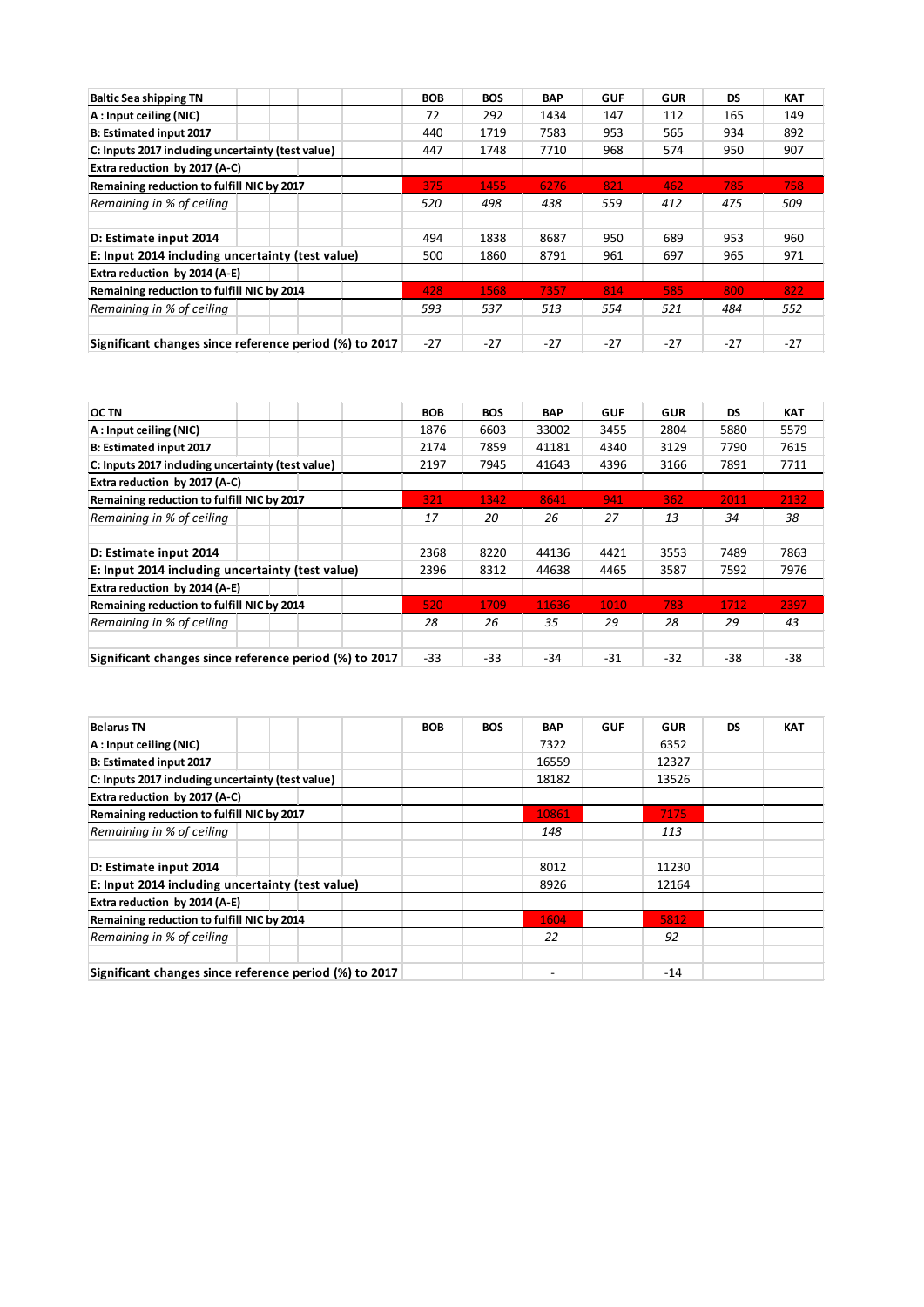| <b>Czeck Republic TN</b>                               |  | <b>BOB</b> | <b>BOS</b> | <b>BAP</b> | <b>GUF</b> | <b>GUR</b> | <b>DS</b> | <b>KAT</b> |
|--------------------------------------------------------|--|------------|------------|------------|------------|------------|-----------|------------|
| A: Input ceiling (NIC)                                 |  |            |            | 2693       |            |            |           |            |
| <b>B: Estimated input 2017</b>                         |  |            |            | 2740       |            |            |           |            |
| C: Inputs 2017 including uncertainty (test value)      |  |            |            | 3200       |            |            |           |            |
| Extra reduction by 2017 (A-C)                          |  |            |            |            |            |            |           |            |
|                                                        |  |            |            |            |            |            |           |            |
| Remaining in % of ceiling                              |  |            |            | 19         |            |            |           |            |
| 0                                                      |  |            |            |            |            |            |           |            |
| D: Estimate input 2014                                 |  |            |            | 3221       |            |            |           |            |
| E: Input 2014 including uncertainty (test value)       |  |            |            | 3340       |            |            |           |            |
| Extra reduction by 2014 (A-E)                          |  |            |            |            |            |            |           |            |
|                                                        |  |            |            | 647        |            |            |           |            |
| Remaining in % of ceiling                              |  |            |            | 24         |            |            |           |            |
|                                                        |  |            |            |            |            |            |           |            |
| Significant changes since reference period (%) to 2017 |  |            |            | $-31$      |            |            |           |            |

| Ukraine TN                                             | <b>BOB</b> | <b>BOS</b> | <b>BAP</b> | <b>GUF</b> | <b>GUR</b> | <b>DS</b> | <b>KAT</b> |
|--------------------------------------------------------|------------|------------|------------|------------|------------|-----------|------------|
| A: Input ceiling (NIC)                                 |            |            | 1948       |            |            |           |            |
| B: Estimated input 2017                                |            |            | 2784       |            |            |           |            |
| C: Inputs 2017 including uncertainty (test value)      |            |            | 3075       |            |            |           |            |
| Extra reduction by 2017 (A-C)                          |            |            |            |            |            |           |            |
| Remaining reduction to fulfill NIC by 2017             |            |            | 1127       |            |            |           |            |
| Remaining in % of ceiling                              |            |            | 58         |            |            |           |            |
| D: Estimate input 2014                                 |            |            | 4827       |            |            |           |            |
| E: Input 2014 including uncertainty (test value)       |            |            | 4991       |            |            |           |            |
| Extra reduction by 2014 (A-E)                          |            |            |            |            |            |           |            |
| Remaining reduction to fulfill NIC by 2014             |            |            | 3042       |            |            |           |            |
| Remaining in % of ceiling                              |            |            | 156        |            |            |           |            |
|                                                        |            |            |            |            |            |           |            |
| Significant changes since reference period (%) to 2017 |            |            |            |            |            |           |            |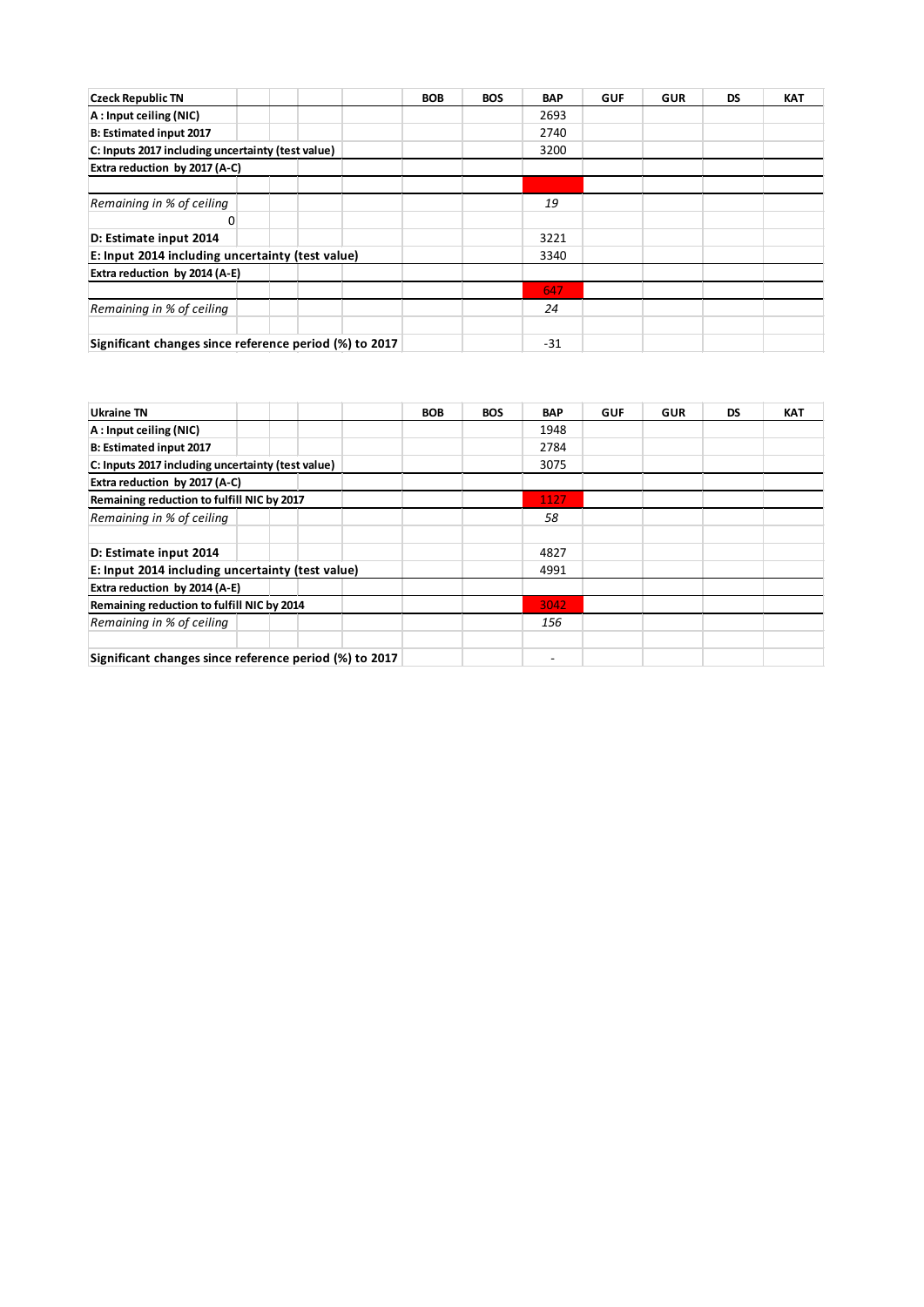**Table B**. Detailed information used for the assessment of progress towards total phosphorus input ceiling based on estimated 2017 inputs, and for the corresponding assessment on estimated on estimated 2014 inputs. [The tables](https://helcom.fi/baltic-sea-action-plan/nutrient-reduction-scheme/progress-towards-country-wise-allocated-reduction-targets/key-message/)  [are or](https://helcom.fi/baltic-sea-action-plan/nutrient-reduction-scheme/progress-towards-country-wise-allocated-reduction-targets/key-message/)ganized per country/source providing data per basin. Two extra lines are inserted (e.g. for Denmark) where *extra reduction* in a basin can be taken into account in proportion to effect in neighbouring basins. Remaining reduction to fulfill NICs taking into account uncertainty and estimated input and significant changes in inputs since the reference period are given in percentages. The remaining units are in tonnes unless indicated as percentages.

| A: Input ceiling (NIC)<br>21<br>1040<br>41<br>B: Estimated input 2017<br>769<br>45<br>818<br>C: Inputs 2017 including uncertainty (test value)<br>Extra reduction by 2017 (A-C)<br>222<br>Remaining reduction to fulfill NIC by 2017<br>23<br>Remaining in % of ceiling<br>109 | 829<br>706<br>726 |
|--------------------------------------------------------------------------------------------------------------------------------------------------------------------------------------------------------------------------------------------------------------------------------|-------------------|
|                                                                                                                                                                                                                                                                                |                   |
|                                                                                                                                                                                                                                                                                |                   |
|                                                                                                                                                                                                                                                                                |                   |
|                                                                                                                                                                                                                                                                                | 103               |
|                                                                                                                                                                                                                                                                                |                   |
|                                                                                                                                                                                                                                                                                |                   |
|                                                                                                                                                                                                                                                                                |                   |
| Accounting for extra reduction<br>-70                                                                                                                                                                                                                                          |                   |
| 0<br>Remaining taking into account extra reduction                                                                                                                                                                                                                             |                   |
|                                                                                                                                                                                                                                                                                |                   |
| 66<br>1003<br>D: Estimate input 2014                                                                                                                                                                                                                                           | 692               |
| E: Input 2014 including uncertainty (test value)<br>68<br>1039                                                                                                                                                                                                                 | 710               |
| Extra reduction by 2014 (A-E)<br>1,1                                                                                                                                                                                                                                           | 119               |
| Remaining reduction to fulfill NIC by 2014<br>46                                                                                                                                                                                                                               |                   |
| Remaining in % of ceiling                                                                                                                                                                                                                                                      |                   |
|                                                                                                                                                                                                                                                                                |                   |
| Significant changes since reference period (%) to 2017<br>$-25$<br>$-14$                                                                                                                                                                                                       | -12               |
|                                                                                                                                                                                                                                                                                |                   |
| <b>Estonia TP</b><br><b>BOB</b><br><b>GUF</b><br><b>GUR</b><br><b>BOS</b><br>BAP<br>DS                                                                                                                                                                                         | КАТ               |
| 8<br>236<br>239<br>A: Input ceiling (NIC)                                                                                                                                                                                                                                      |                   |
| 22<br>274<br>210<br>B: Estimated input 2017                                                                                                                                                                                                                                    |                   |
| 24<br>317<br>239<br>C: Inputs 2017 including uncertainty (test value)                                                                                                                                                                                                          |                   |
| Extra reduction by 2017 (A-C)                                                                                                                                                                                                                                                  |                   |
| Remaining reduction to fulfill NIC by 2017<br>16<br>81<br>0,4                                                                                                                                                                                                                  |                   |
| 0,2<br>Remaining in % of ceiling<br>194<br>34                                                                                                                                                                                                                                  |                   |
|                                                                                                                                                                                                                                                                                |                   |
| 319<br>199<br>D: Estimate input 2014<br>17                                                                                                                                                                                                                                     |                   |
| 20<br>220<br>E: Input 2014 including uncertainty (test value)<br>368                                                                                                                                                                                                           |                   |
| Extra reduction by 2014 (A-E)<br>19                                                                                                                                                                                                                                            |                   |
| Remaining reduction to fulfill NIC by 2014<br>11<br>132                                                                                                                                                                                                                        |                   |
| Remaining in % of ceiling<br>143<br>56                                                                                                                                                                                                                                         |                   |
|                                                                                                                                                                                                                                                                                |                   |
| Significant changes since reference period (%) to 2017<br>$-23$<br>-48<br>$\overline{\phantom{a}}$                                                                                                                                                                             |                   |
|                                                                                                                                                                                                                                                                                |                   |
| <b>Finland TP</b><br><b>BOB</b><br><b>BOS</b><br><b>GUF</b><br><b>GUR</b><br>DS<br>BAP                                                                                                                                                                                         | KAT               |
| 1255<br>322<br>A: Input ceiling (NIC)<br>1668                                                                                                                                                                                                                                  |                   |
| 1545<br>1292<br>634<br>B: Estimated input 2017                                                                                                                                                                                                                                 |                   |
| C: Inputs 2017 including uncertainty (test value)<br>1608<br>1357<br>668                                                                                                                                                                                                       |                   |
| Extra reduction by 2017 (A-C)<br>60                                                                                                                                                                                                                                            |                   |
| Remaining reduction to fulfill NIC by 2017<br>103<br>346                                                                                                                                                                                                                       |                   |
| Remaining in % of ceiling<br>0,0<br>107                                                                                                                                                                                                                                        |                   |
|                                                                                                                                                                                                                                                                                |                   |
| Accounting for extra reduction<br>-7                                                                                                                                                                                                                                           |                   |
| 96<br>Remaining taking into account extra reduction                                                                                                                                                                                                                            |                   |
|                                                                                                                                                                                                                                                                                |                   |
| D: Estimate input 2014<br>1483<br>1248<br>647                                                                                                                                                                                                                                  |                   |
| E: Input 2014 including uncertainty (test value)<br>1531<br>1311<br>673                                                                                                                                                                                                        |                   |
| Extra reduction by 2014 (A-E)<br>137                                                                                                                                                                                                                                           |                   |
| Remaining reduction to fulfill NIC by 2014<br>56<br>351                                                                                                                                                                                                                        |                   |
| Remaining in % of ceiling<br>109                                                                                                                                                                                                                                               |                   |
|                                                                                                                                                                                                                                                                                |                   |
|                                                                                                                                                                                                                                                                                |                   |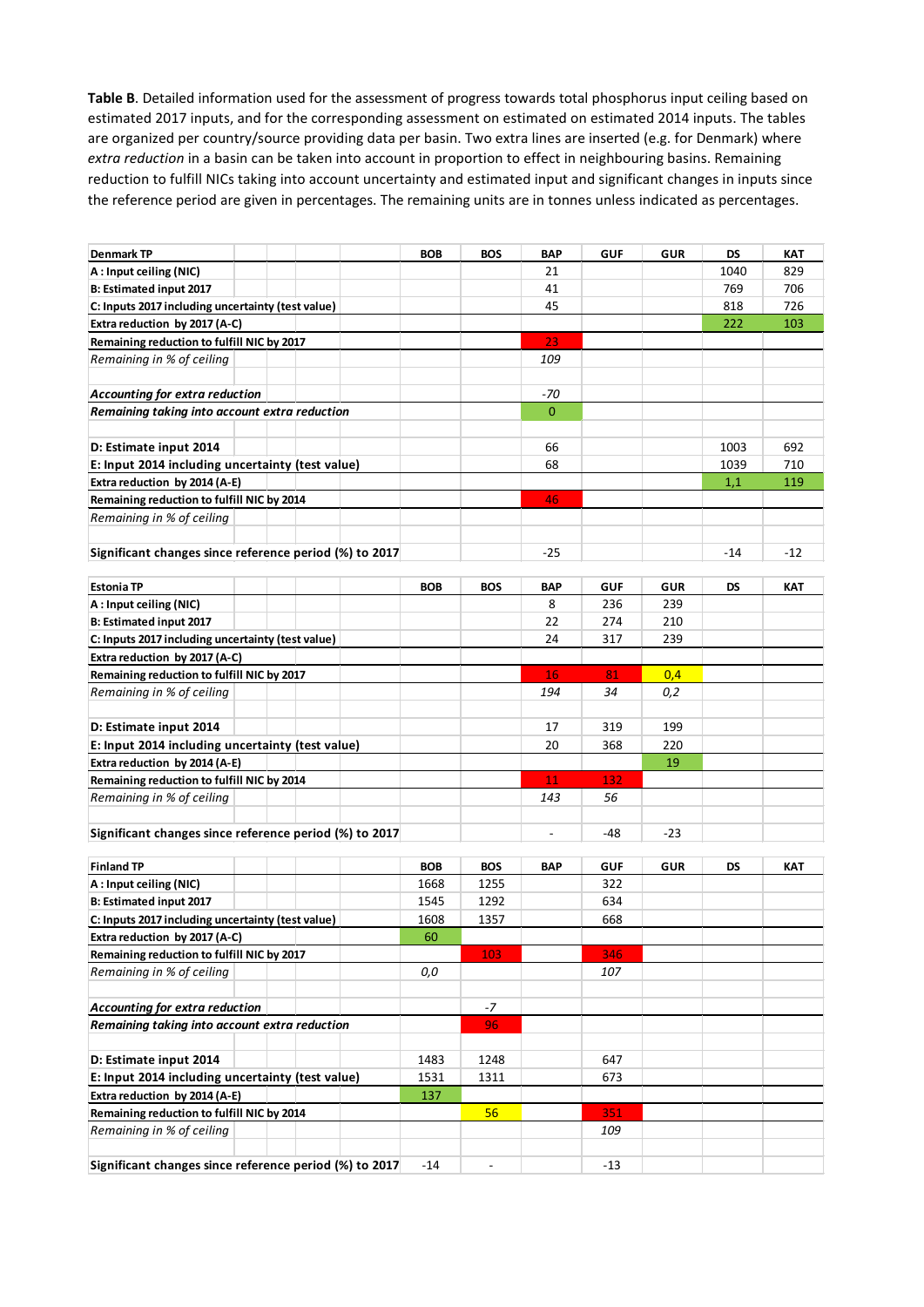| <b>Germany TP</b>                                      | <b>BOB</b> | <b>BOS</b> | <b>BAP</b> | <b>GUF</b> | <b>GUR</b> | <b>DS</b> | <b>KAT</b> |
|--------------------------------------------------------|------------|------------|------------|------------|------------|-----------|------------|
| A: Input ceiling (NIC)                                 |            |            | 101        |            |            | 351       |            |
| <b>B: Estimated input 2017</b>                         |            |            | 274        |            |            | 324       |            |
| C: Inputs 2017 including uncertainty (test value)      |            |            | 287        |            |            | 350       |            |
| Extra reduction by 2017 (A-C)                          |            |            |            |            |            | 0,2       |            |
| Remaining reduction to fulfill NIC by 2017             |            |            | 186        |            |            |           |            |
| Remaining in % of ceiling                              |            |            | 184        |            |            |           |            |
| D: Estimate input 2014                                 |            |            | 250        |            |            | 310       |            |
| E: Input 2014 including uncertainty (test value)       |            |            | 264        |            |            | 327       |            |
| Extra reduction by 2014 (A-E)                          |            |            |            |            |            | 24        |            |
| Remaining reduction to fulfill NIC by 2014             |            |            | 163        |            |            |           |            |
| Remaining in % of ceiling                              |            |            | 162        |            |            |           |            |
|                                                        |            |            |            |            |            |           |            |
| Significant changes since reference period (%) to 2017 |            |            |            |            |            | $-11$     |            |

| Lithuania TP                                           | <b>BOB</b> | <b>BOS</b> | <b>BAP</b> | <b>GUF</b> | <b>GUR</b> | <b>DS</b> | <b>KAT</b> |
|--------------------------------------------------------|------------|------------|------------|------------|------------|-----------|------------|
| A: Input ceiling (NIC)                                 |            |            | 831        |            | 166        |           |            |
| B: Estimated input 2017                                |            |            | 984        |            | 27         |           |            |
| C: Inputs 2017 including uncertainty (test value)      |            |            | 1101       |            | 97         |           |            |
| Extra reduction by 2017 (A-C)                          |            |            |            |            | 69         |           |            |
| Remaining reduction to fulfill NIC by 2017             |            |            | 271        |            |            |           |            |
| Remaining in % of ceiling                              |            |            | 33         |            | 0          |           |            |
| Accounting for extra reduction                         |            |            | $-45$      |            |            |           |            |
| Remaining taking into account extra reduction          |            |            | 226        |            |            |           |            |
| D: Estimate input 2014                                 |            |            | 1109       |            | 51         |           |            |
| E: Input 2014 including uncertainty (test value)       |            |            | 1258       |            | 84         |           |            |
| Extra reduction by 2014 (A-E)                          |            |            |            |            | 82         |           |            |
| Remaining reduction to fulfill NIC by 2014             |            |            | 428        |            |            |           |            |
| Remaining in % of ceiling                              |            |            | 52         |            | 0          |           |            |
|                                                        |            |            |            |            |            |           |            |
| Significant changes since reference period (%) to 2017 |            |            | $-47$      |            | $-92$      |           |            |

| Latvia TP                                              | <b>BOB</b> | <b>BOS</b> | <b>BAP</b> | <b>GUF</b> | <b>GUR</b> | DS | <b>KAT</b> |
|--------------------------------------------------------|------------|------------|------------|------------|------------|----|------------|
| A: Input ceiling (NIC)                                 |            |            | 74         |            | 541        |    |            |
| <b>B: Estimated input 2017</b>                         |            |            | 238        |            | 1199       |    |            |
| C: Inputs 2017 including uncertainty (test value)      |            |            | 290        |            | 1337       |    |            |
| Extra reduction by 2017 (A-C)                          |            |            |            |            |            |    |            |
| Remaining reduction to fulfill NIC by 2017             |            |            | 217        |            | 796        |    |            |
| Remaining in % of ceiling                              |            |            | 295        |            |            |    |            |
|                                                        |            |            |            |            |            |    |            |
| D: Estimate input 2014                                 |            |            | 295        |            | 1018       |    |            |
| E: Input 2014 including uncertainty (test value)       |            |            | 340        |            | 1119       |    |            |
| Extra reduction by 2014 (A-E)                          |            |            |            |            |            |    |            |
| Remaining reduction to fulfill NIC by 2014             |            |            | 267        |            | 578        |    |            |
| Remaining in % of ceiling                              |            |            | 362        |            |            |    |            |
|                                                        |            |            |            |            |            |    |            |
| Significant changes since reference period (%) to 2017 |            |            | $-46,3$    |            | ۰          |    |            |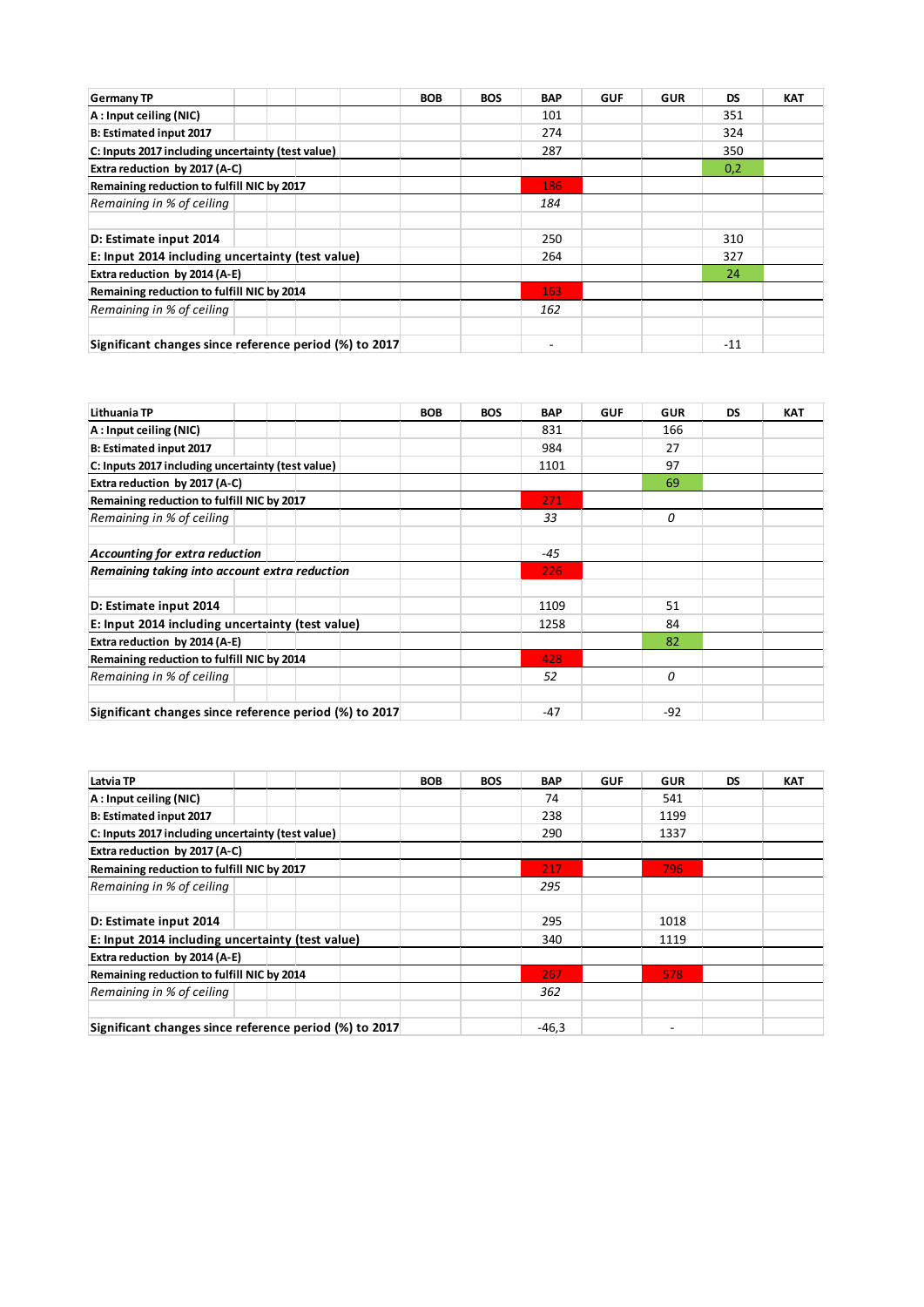| <b>Poland TP</b>                                       | <b>BOB</b> | <b>BOS</b> | <b>BAP</b> | <b>GUF</b> | <b>GUR</b> | <b>DS</b> | <b>KAT</b> |
|--------------------------------------------------------|------------|------------|------------|------------|------------|-----------|------------|
| A: Input ceiling (NIC)                                 |            |            | 4309       |            |            |           |            |
| <b>B: Estimated input 2017</b>                         |            |            | 8742       |            |            |           |            |
| C: Inputs 2017 including uncertainty (test value)      |            |            | 9359       |            |            |           |            |
| Extra reduction by 2017 (A-C)                          |            |            |            |            |            |           |            |
| Remaining reduction to fulfill NIC by 2017             |            |            | 5050       |            |            |           |            |
| Remaining in % of ceiling                              |            |            | 117        |            |            |           |            |
| D: Estimate input 2014                                 |            |            | 10267      |            |            |           |            |
| E: Input 2014 including uncertainty (test value)       |            |            | 11010      |            |            |           |            |
| Extra reduction by 2014 (A-E)                          |            |            |            |            |            |           |            |
| Remaining reduction to fulfill NIC by 2014             |            |            | 6701       |            |            |           |            |
| Remaining in % of ceiling                              |            |            | 156        |            |            |           |            |
|                                                        |            |            |            |            |            |           |            |
| Significant changes since reference period (%) to 2017 |            |            | $-21$      |            |            |           |            |

| <b>Russia TP</b>                                       | <b>BOB</b> | <b>BOS</b> | <b>BAP</b> | <b>GUF</b> | <b>GUR</b> | DS       | <b>KAT</b> |
|--------------------------------------------------------|------------|------------|------------|------------|------------|----------|------------|
| A: Input ceiling (NIC)                                 |            |            | 277        | 2892       | 185        | $\Omega$ | $\Omega$   |
| <b>B: Estimated input 2017</b>                         |            |            | 692        | 1841       | 209        | 0        | 0          |
| C: Inputs 2017 including uncertainty (test value)      |            |            | 754        | 3174       | 225        | $\Omega$ | 0          |
| Extra reduction by 2017 (A-C)                          |            |            |            |            |            | $\Omega$ | 0          |
| Remaining reduction to fulfill NIC by 2017             |            |            | 477        | 282        | 41         | 0        | 0          |
| Remaining in % of ceiling                              |            |            | 172        | 9,8        | 22,1       | 0        | 0          |
| D: Estimate input 2014                                 |            |            | 749        | 2522       | 165        | $\Omega$ | $\Omega$   |
| E: Input 2014 including uncertainty (test value)       |            |            | 808        | 3649       | 194        | 0        | 0          |
| Extra reduction by 2014 (A-E)                          |            |            |            |            |            | $\Omega$ | $\Omega$   |
| Remaining reduction to fulfill NIC by 2014             |            |            | 531        | 757        | 9          | $\Omega$ | 0          |
| Remaining in % of ceiling                              |            |            | 191        | 26         | 5,0        | 0        | O          |
| Significant changes since reference period (%) to 2017 |            |            |            | $-73$      |            | $\Omega$ | 0          |

| <b>Sweden TP</b>                                       | <b>BOB</b>     | <b>BOS</b> | <b>BAP</b> | <b>GUF</b> | <b>GUR</b> | DS    | <b>KAT</b>      |
|--------------------------------------------------------|----------------|------------|------------|------------|------------|-------|-----------------|
| A: Input ceiling (NIC)                                 | 826            | 1125       | 308        |            |            | 105   | 740             |
| <b>B: Estimated input 2017</b>                         | 789            | 760        | 691        |            |            | 80    | 735             |
| C: Inputs 2017 including uncertainty (test value)      | 870            | 822        | 715        |            |            | 85    | 772             |
| Extra reduction by 2017 (A-C)                          |                | 303        |            |            |            | 20    |                 |
| Remaining reduction to fulfill NIC by 2017             | 44             |            | 407        |            |            |       | 32 <sub>2</sub> |
| Remaining in % of ceiling                              |                |            | 132        |            |            |       |                 |
| Accounting for extra reduction                         | -94            |            | $-208$     |            |            |       | $-24$           |
| Remaining taking into account extra reduction          | $\mathbf{0}$   |            | 199        |            |            |       | 8 <sup>2</sup>  |
| D: Estimate input 2014                                 | 902            | 812        | 706        |            |            | 83    | 679             |
| E: Input 2014 including uncertainty (test value)       | 999            | 874        | 724        |            |            | 86    | 717             |
| Extra reduction by 2014 (A-E)                          |                | 251        |            |            |            | 19    | 23              |
| Remaining reduction to fulfill NIC by 2014             | 173            |            | 417        |            |            |       |                 |
| Remaining in % of ceiling                              |                |            | 135,4      |            |            |       |                 |
| Significant changes since reference period (%) to 2017 | $\blacksquare$ | $-35$      | $-17$      |            |            | $-24$ |                 |